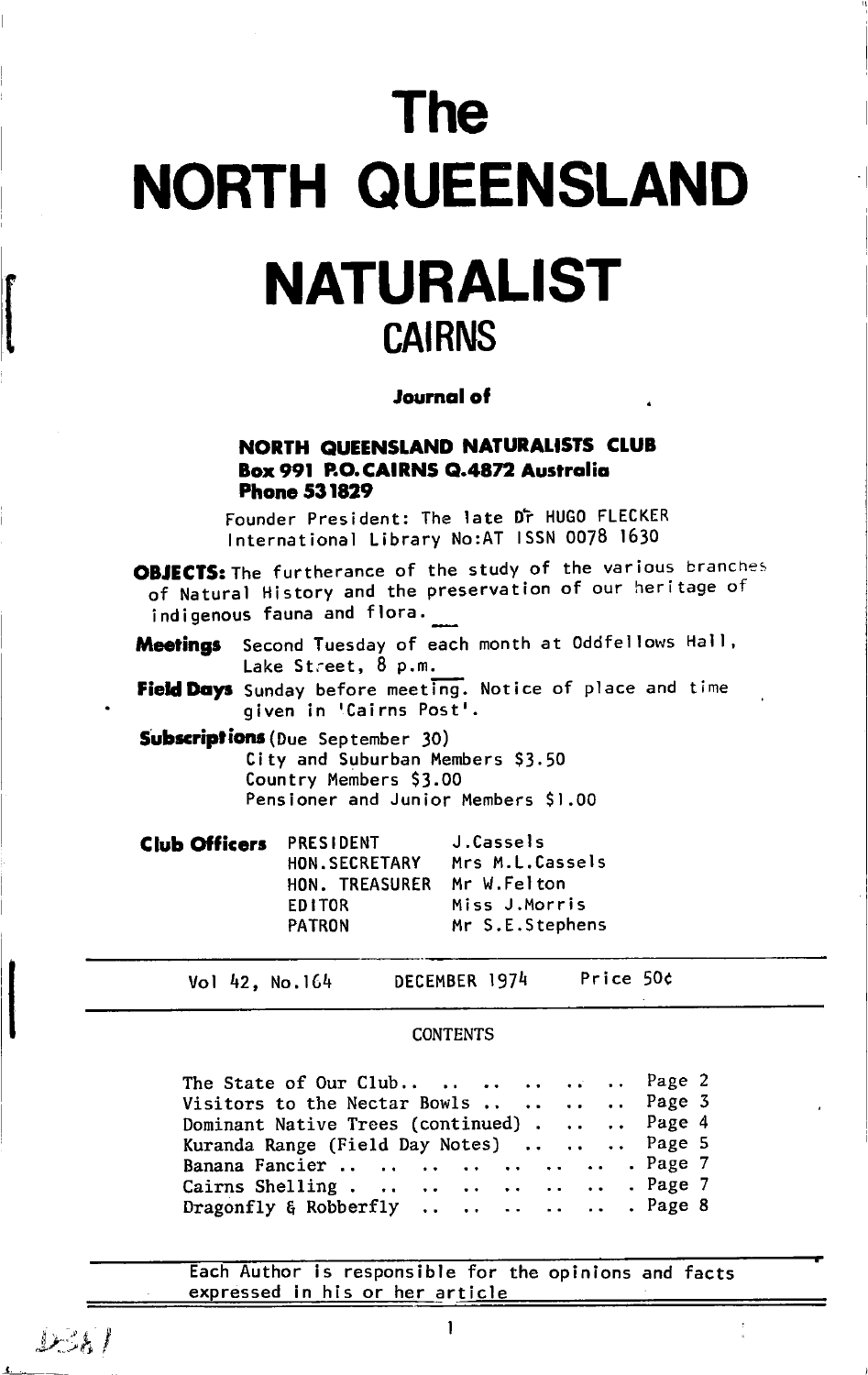# The State of Our Club

At the Annual Meeting on 10 September 1974, retiring President Bill Huddy reported that the Club had reached a somewhat low ebb. Average meeting attendance had dropped from the previous year to 19.5 members an uncomfortable figure, we all agree! - and six visitors. During the year the Treasurer gave much time in organising two raffles. However raffles were not the answer to the financial shortage as members would become tired of selling tickets. while to raise fees might increase income but cause membership to fall off.

The Committee had tried to arrange interesting features for each meeting. These included: slides of botanical interest, Melbourne Gardens - J. Van Grieken; movie film of Ayers Rock - W. Felton; "Role of Fauna Officer, D.P.I." - Mark Weaver; mainly birds - Len Robinson; small fauna - Clyde Coleman; "Oil Spillage, Great Barrier Reef" - Joan Wright; visit by Club to Marine Garden.

Field day venues had been varied, and so had the weather: Danbulla (damp); Mareeba-Mt.Molloy (deluged) ; Herberton (weather fair but area sodden); Kuranda, Davies Creek, Speewah, Pine Creek, Black Mountain (beautiful days).

The fairly large amount of mail handled by our Secretary included many queries on bird life from intending overseas and interstate visitors, overseas butterfly exchanges, a snake inquiry from Western Australia, and matters such as turtle farming, protection of reptiles,  $etc.$ 

While a note of foreboding is clear in this Annual Report, it is also clear that our Club still does have a role to play in "The furtherance of the study of the various branches of Natural History and the preservation of our heritage of indigenous fauna and flora" - as our Founder President stated ( a trifle wordily) in 1933.

In future the monthly meeting will be spared the reading of minutes and other merely formal procedures. The guest speaker or film of the evening will be presented first, allowing time for questions and discussion. Then, after a cup of tea, specimens and nature notes will be discussed. With this assurance it is hoped that members will be encouraged to bring along more visitors, who will return and become members.

Incoming President Jack Cassels appeals especially for members with specialised knowledge of botany, geology, mammology or whatever, to attend field days and meetings when they can, to share their knowledge with others. Only if membership increases and members participate as fully as possible, can our Club continue to function.

Your Editor adds further that more contributions are essential if the Journal is to continue to be published in its present form. The "North Queensland Naturalist" does serve, we believe, to maintain contact with<br>all members and exchange groups in as informatively enjoyable way as possible. By publishing the authentic observations of amateur naturalists together with those of scientifically trained experts in various fields. a useful amalgam is hopefully provided.

Do you like it this way?

 $\overline{2}$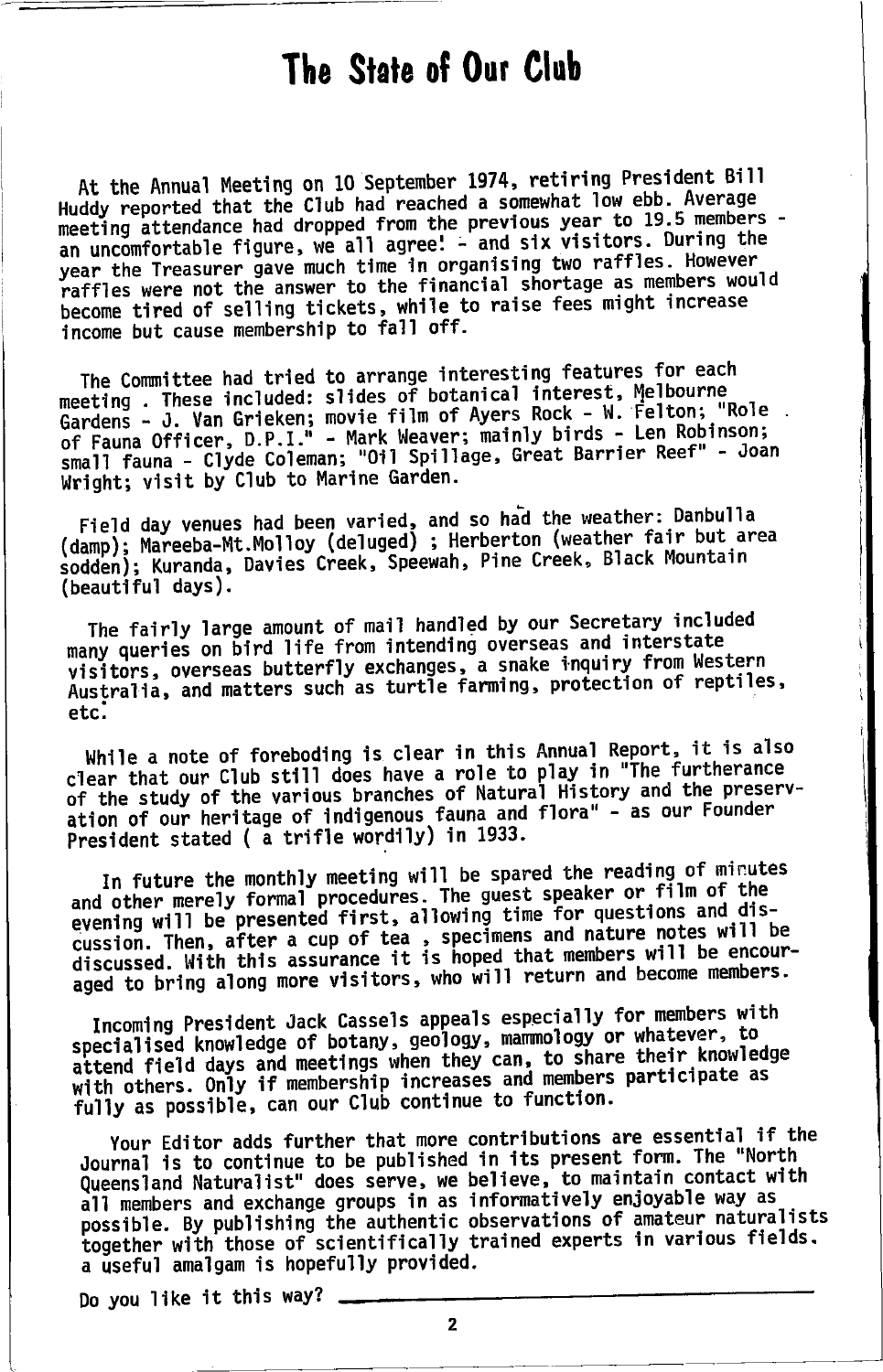### Visifors to fhe Nectar Bowls

A few months ago I started to put out sweetened water in bowls in the Callistemon and Cadargi trees in my garden. The first bird to take advantage of these was the Yellow Honeyeater. Once he had found it he was rapidly joined by the Helmeted Friar Bird, Dusky Honeyeater and Graceful Honeyeater with the Yellow Breasted Sunbird visiting now and again.

After a few days the Rainbow Lorikeets found the bowls line first day only two came along  $-$  then by the end of the day there was about half a dozen. By the end of the second day there were twenty or more flocking greedily down.

The moment I went out to the trees to refill the bowls, the tirds were on the alert and as soon as I had left, they flew down to drink. One day my husband went out and filled the bowls, came back to the verandah but the Lorikeets ignored the whole thing. I just walked out to the tree, turned round and came back. Immediately they flocked down. I tried this several times and each time they came down for me even though i did not refill the bowls but would not come when my husband went out and filled them.

Trying to make it easier for the birds to perch, my husband nailed a piece of red plastic hose to the tree. The Friar birds took to it<br>straight away with no trouble, but when the Lorikeets arrived, they eyed it with suspicion - possibly thinking it was a snake - and it was several days before they wou'ld use it.

As the larger birds were hogging the bowls, we tried to help the smaller fellows by putting a piece of chicken wire in the tree and then wedging four small necked pill bottles into the holes. The bigger birds took over these as well, so we put lids with holes in them on two of the bottles. It didn't work as the Lorikeets and Friar Birds took them over<br>just the same. The birds could get their tongues in so far but there was always a little left at the bottom. I would often find one of the bottles

capless or pulled out of the wire and one day as I watched, a Lorikeet perched on the wire and with his beak and foot pulled up the bottle out of the wire, tipped it on one side and as the water trickled down the side, happily licked it up.

I have noticed that when the Friar Birds and Lorikeets are in the tree together, it is the Lorikeet who is top dog. The Friar has no chance to feed until the Lorikeet is finished and not always then. The Lorikeets will sit in the tree, full to overflowing, but woe betide anyone who tries to feed from the bowls - not wanting it for themselves, the Lorikeets will pounce and drive away anyone foolish enough to try for a turn.

The Friar Birds in turn, drive out the Yellow Honeyeaters, who drive out the Dusky and the Gracefuls and the poor little Sunbird is just about the last in the "peck order".

A few days ago I was sitting on the verandah when, without any warning a large ginger cat rushed out from the car port, up the leaning trunk of the Callistemon and grabbed a Lorikeet that was feeding at the bowl. I jumped up with a scream and luckily the cat dropped the bird and fled<br>for its life with me after it. The Lorikeets flew away in a flurry but within half-an-hour were back again. My husband has now made a cat guard on the tree to stop a recurrence of this.

Now the Drongoes have found the bowls and it is nothing to see about five of them in the Cadargi enjoying the sweetness. They sometimes come to the Callistemon but seem to prefer the Cadargi.

3

t\_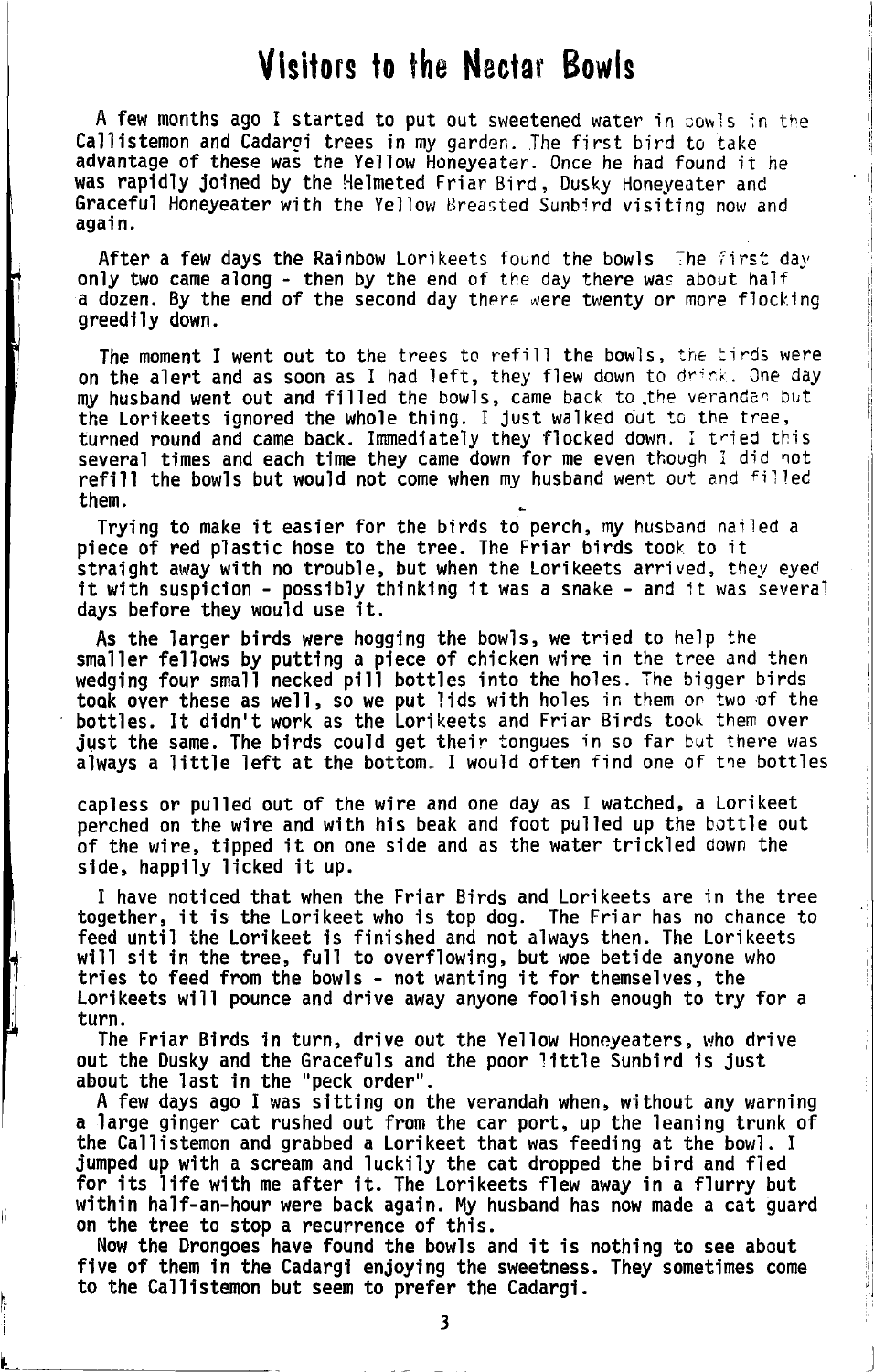Now our latest arrival is a Little Friar Bird. He has been around the bowls a couple of evenings but I have not seen him through the day. Admittedly sometimes the raucous screech of the Lorikeets at 6.30 a.m. can get a bit trying on the ears, but to the eye it is wonderful to sit on our front verandah and watch the birds feeding in the trees only a few feet away from us. So colourful, so quarrelsome, so noisy but so interesting.

Marion Cassels. Cairns

# DOMINANT NATIVE TREES

DISTRIBUTION IN N.Q.

(Continued from previous issue, No. 163)

#### **ATHERTON TABLELANDS:**

This area can be divided into two main types of woodland. 1. OPEN FORESTS: These forests extend roughly from west of Kuranda to Walkamin and Tolga, where the Great Dividing Range to the west and the Tinaroo Range to the east are separated by the Barron River and the large lava flows that are the basis of the rich red Atherton Tableland volcanic soils. The open forest persists well up into the Tinaroo Range and along almost the entire length of the Great Dividing Range. The main species are:

Red Bloodwood - Eucalyptus intermedia. Tropical Gum - E.papuana. Forest Red Gum- E. tereticornis. Molloy Red Box - E. leptophleba.<br>Cadaga (Cadaghi) - E. torelliana. Rose Gum - E. grandis. Poplar Gum - E. platyphylla, formerly E. alba. White Stringybark - E. phaeotricha . Ironbark - E. culleni.<br>White Mahogany - E. acmenioides. Red Mahogany - E. resinifera. Swamp Box - Tristania suaveolens. Turpentine - Syncarpia glomulifera. She Oak - Casuarina torulosa ("baker's wood"); Cunninghamii (river)

2. RAIN FORESTS: Before settlement took place on the Atherton Tableland, rain forests covered almost the whole of the agricultural and dairying lands, extending to the mountain ranges in the north, east and south where the bulk of this type of forest is found today. Small pockets of rain forest have been preserved, notably Lakes Eacham and Barrine, Tolga, Yungaburra, Malanda and along the Atherton-Ravenshoe road. These remnants of forest enable the enthusiast to envisage just what a magnificent area this must have been once. The dominant species, as in all rain forests in North Queensland, vary considerably with rainfall, soil types and altitude, but one could expect to find such species as:

 $\mathbf{J}$ 

Kauri Pine - Agathis palmerstonii and A. microstachya. Red Penda - Xanthostemon whitei. Red Cedar - Toona australis. Queensland Walnut - Endiandra palmerstonii. Yellow Walnut - Beilachmiedia bancroftii. Queensland Maple - Flindersia brayleyana.<br>Maple Silkwood - F. pimenteliana. Silver Ash - F. bourjotiana. Grey Satin Ash (Watergum) - Eugenia gustaviodes.<br>White Eungella Satin Ash (Yellow Watergum) - Eugenia spp.aff.smithii. Red Eungella Satin Ash (Red Watergum) - Eugenia spp. aff. smithii. Kuranda Satin Ash (Cherry Penda) - Eugenia kuranda. Satin Sycamore (Blood in the Bark) - Ceratopetalum succirubrum. Silver Quandong - Elaeocarpus grandis. Rose Alder (Feather Top, Pencil Cedar) - Ackama australiensis.

4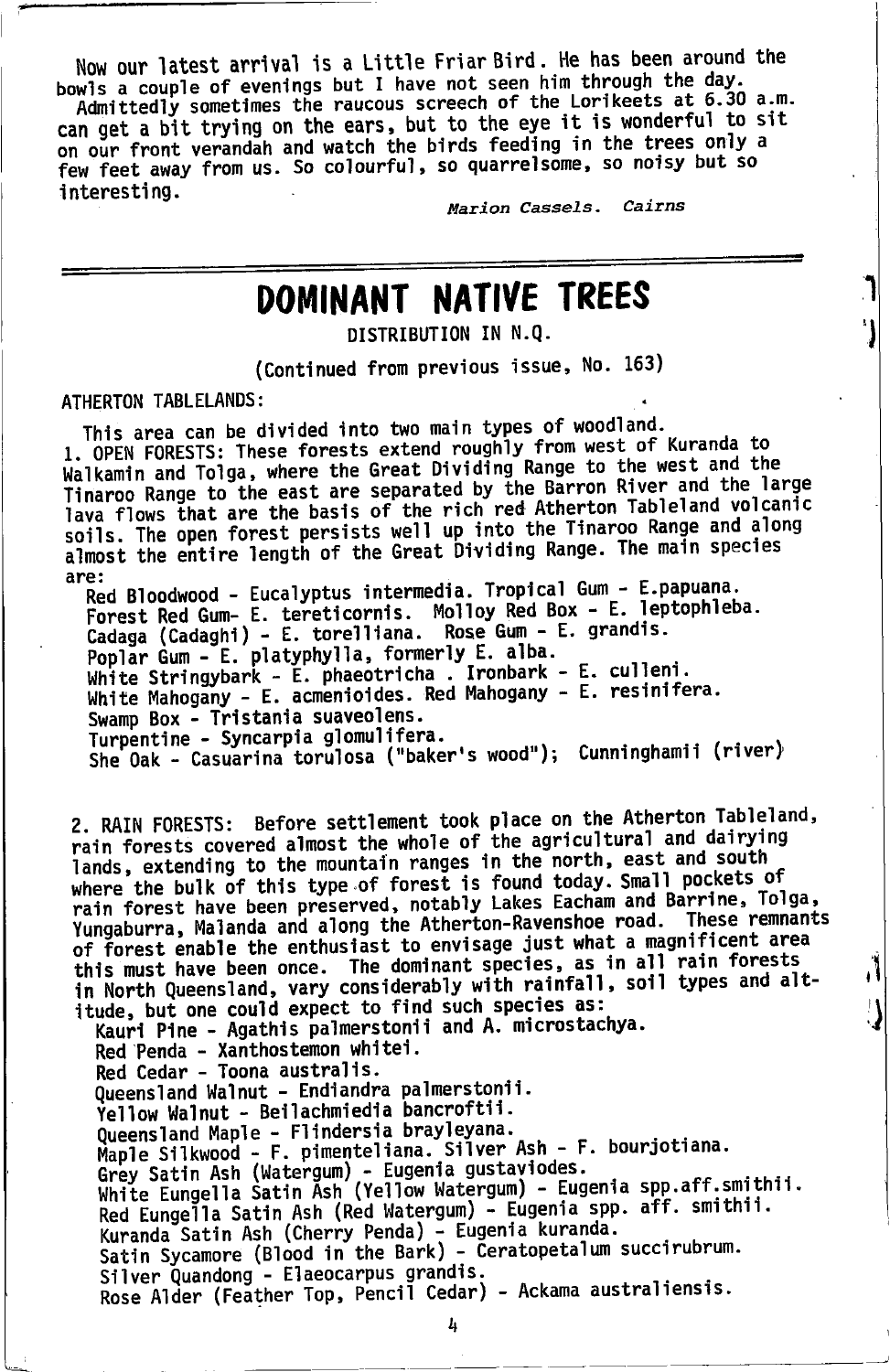Rose Butternut (Bolly Gum) - 8lepharocarya involucrigera. Red Tulip Oak (Red Crowsfoot) - Argyrodendron peralatum. Northern Silky Oak (ELII Cak) - Cardwellia sublimis. Crater (Grey) Silky Oak - Musgravea stenostachya. Northern Brush Mahogany (Red Carabeen) - Geissois biagiana. Northern Sassafras (sassafras) - Doryphora aromatica. Magnolia (Pigeonberry Ash) - Galbulimima belgraveana. Black Bean - Castanospermum australe. Candlenut - Aleurites noluccana. Brown Salwood (Black Wattle) - Acacia aulacocarpa.

This article has been kept as concise as possible, while still attempting to convey the vast complexity of the subiect.

References : Queensland Forestry Department. Pamphlets 1 and 5. A Card Key to the Rain Forest Trees of North Queensland, by B. P. M. Hyl and.

John P. Martin.

Kuranda Range

L2.t0.73

(From a Field Day Notebook)

Time: 8.30 a.m. to 3 p.m.

Weather: Fine and partly overcast.

Route: Wright's Lookout south into the rainforest along a track ( dry weather road only), down to Surprise Creek; altitude 400 to 500 m.

Habitats: Rainforest, wet Schlerophyll forest, creekbed.

The first half-mile was uphill (northern slope) with rich mountain soil and tropical rainforest, with a great number of birds and butterflies early in the morning.

#### Plants noted:

.)

ì

Í

Ficus benjaminii - Weeping Fig ( or closely related Ficus sp.) Ginger (seed recently dispersed); Cordyline terminalis; Grevillea pinnata (leaves light green underneath); Eugenia sp.; Epipremnum pinnata; Platycerium alcicornium - Elkhorn: Dianella sp.; Ageratum sp. (introduced); Lantana sp. (introduced); Solanum sp. - Wild Tobacco (introduced); Calamus australis; Podocarpus elatus - Brown Pine; Brassaia actinophylla - Umbrella Tree; Pandanus monticola; Freycinetia sp. (fam.Pandanaceae); Smilax australls (climber); Pothos longpipes (climber); Flagellarla lndlca - Climblng Bamboo; Laportea moroides - Gympy-gympy; Large clumps of ferns ( epiphytes) related to Davallia; Large treeferns; wild Raspberries; Acacla sp. ( to 15 ft. in rain- forest); Alstonia scholaris - Ml'lky Plne (seeds present).

Birds seen or heard:

Brown Pigeon, Eastern Whipbird, Rufous Thrush, Victoria Rifle Bird, Azure Kingfisher (near creek), Red-backed Wren, Black-headed Logrunner, Mompoo Pigeon, Mistletoe Bird, Lewin Honeyeater, White-winged Triller, Grey Fantail, Sulphur Crested Cockatoo, Buff-breasted Pitta, Forest Kingfisher, Square Tailed Kite.

5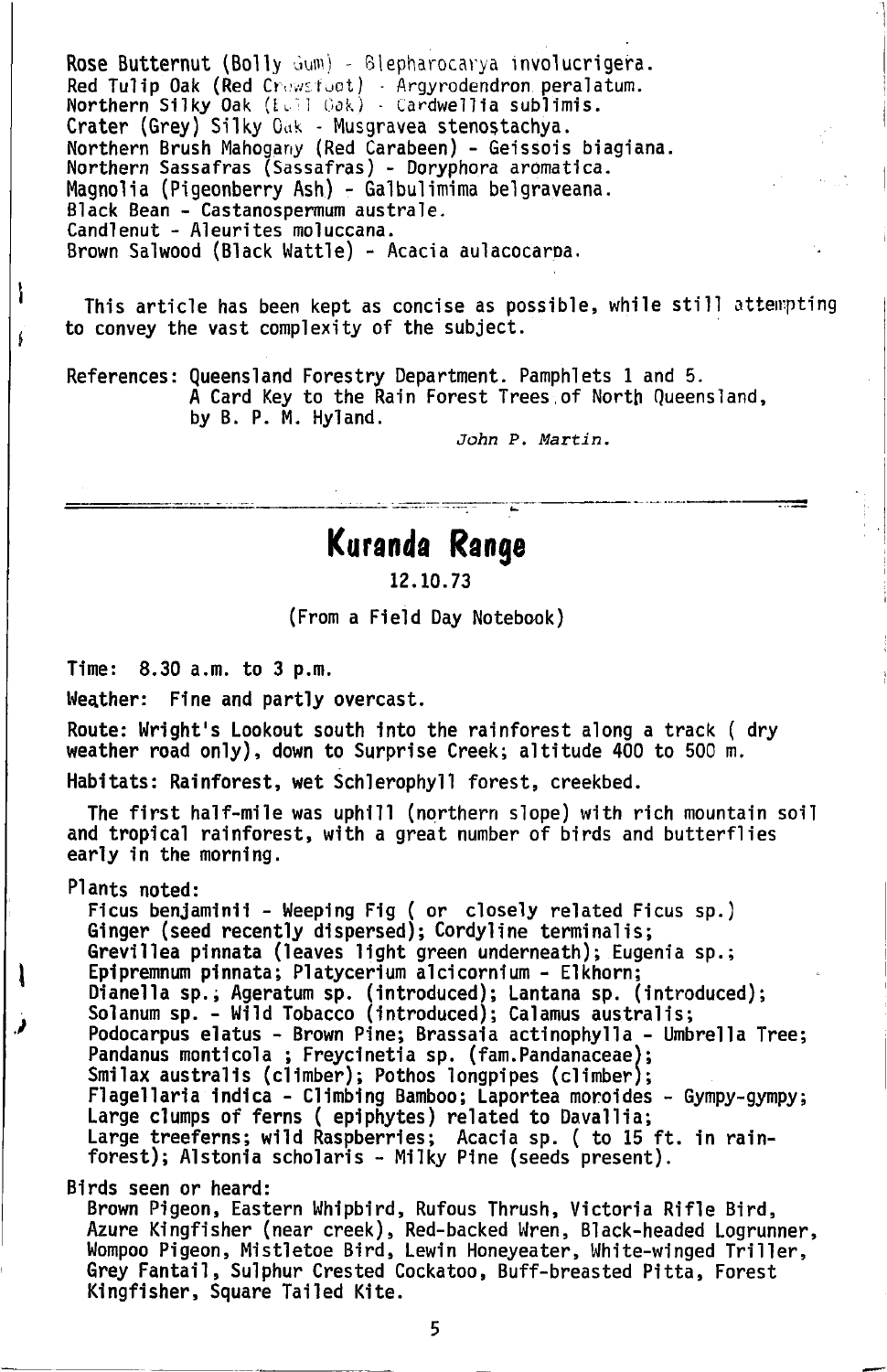**Butterflies:** 

Union Jack, Northern Jezabel, Denrobium butterfly, Ulysses, Cairns Birdwing, Green Tiger, Cruiser (very restless).

Other animals:

Centipede, Horse Ant (long legs with abdomen held above thorax), Leaf Hopper (resemble moth but related to bugs), Lacewing eggs, Gastrocanthus sp. - Spiny Spider (two white stripes). Link Spider; Red-line Skink; Wild Pigs (diggings only).

After the first half-mile a ridge was crossed and one continued downhill on a southern slope. A sudden change in vegetation was noticed and the soil was gradually changing to a more and more gravelly topsoil (decomposed granite). Vegetation for the first 200 yards from the rainforest edge was a mixture of mostly schlerophyll species and some rainforest (forest canopy 100 ft. high):

Acacia sp. - Black wattle (80 to 100 ft., spreading open top); Eucalyptus torelliana - Cadagi (trunk green to white, to 100 ft.); Eucalyptus sp. - Bloodwood, and others; Treeferns; Saw Sedge (fruits ripe on long stalks); Pteris sp. ( 5 linear lobes).

200 yards down from the top of the ridge the forest changed again to an open wet-schlerophyll type forest with large shrubs and many grasses as undergrowth. Soil included much decomposed granite and many large granite boulders on which orchids and ferns were found.

Callitris sp. - Cyprus Pine (spindly trees to 40 ft., fruits round  $3/4$ " in six sections); Melaleuca sp. (to 40 ft., leaves 2" x  $\frac{1}{2}$ "); Leptospermum sp. (to 30 ft., branch tips drooping, leaves 1/2" long very fine needles); Eucalyptus sp.; Banksia sp. (flowers just finished); Casuarina torulosa - Forest Sheoak; Shrub to 8 ft. (dense rounded shape, not in Myrtaceae family, but resembled Melaleuca linarifolia); Cherlanthus sp. - Fern (fronds to 10 ft. tall); Young trees to 20 ft. with rough pinnate leaves the size of Black Bean leaves; Grasses, several species; Epiphitic ferns on boulders; Moss (dry plants, yellow<br>green, spore cases showing); Lichen ( on roadside soil banks, white, coarse surface with pink upright spore cases); Dodder ( very fine wiry climber, green stems and minute leaves, up to 20 ft. high); Hoya sp.

This strip of schlerophyll forest was approximately 1<sup>12</sup> to 2 km wide and changed to rainforest once more only 200 vards from the creek.

Several orchid species thrived in this area: Bulbophyllum sp. (leaves 2" x 1", bulbs 2" round); Bulbophyllum baileyii; Philladota imbricata; Dendrobium ruppianum; Cymbidium maddidum; Ribbon Fern ( epiphyte); Philodendron sp.; Plectranthus sp.; Albizia toona- Mackay Cedar.

Different vegetation along creek bed (Surprise Creek):

Selaginella sp. (resembled Electric fern); Davallia sp.; small creeping fern on rocks;

huge trees with enormous buttresses, height to 100 ft., leaves similar to Tristania laurina but no aroma, seed pods with 3 valves,  $1/3^n$ ; Stenocarpus sinuatus - Firewheel Tree ( young trees with large lobed leaves); Linospadix monostachya - Walking-stick Palm; Freycinetia sp.; Grevillia sp.; Sedge (leaves to 2 ft. linnear).

In the creek were yabbies, frog or toad eggs, one fish species; and not observed, seven or eight species of fish a Platypus in pools.

John Van Grieken.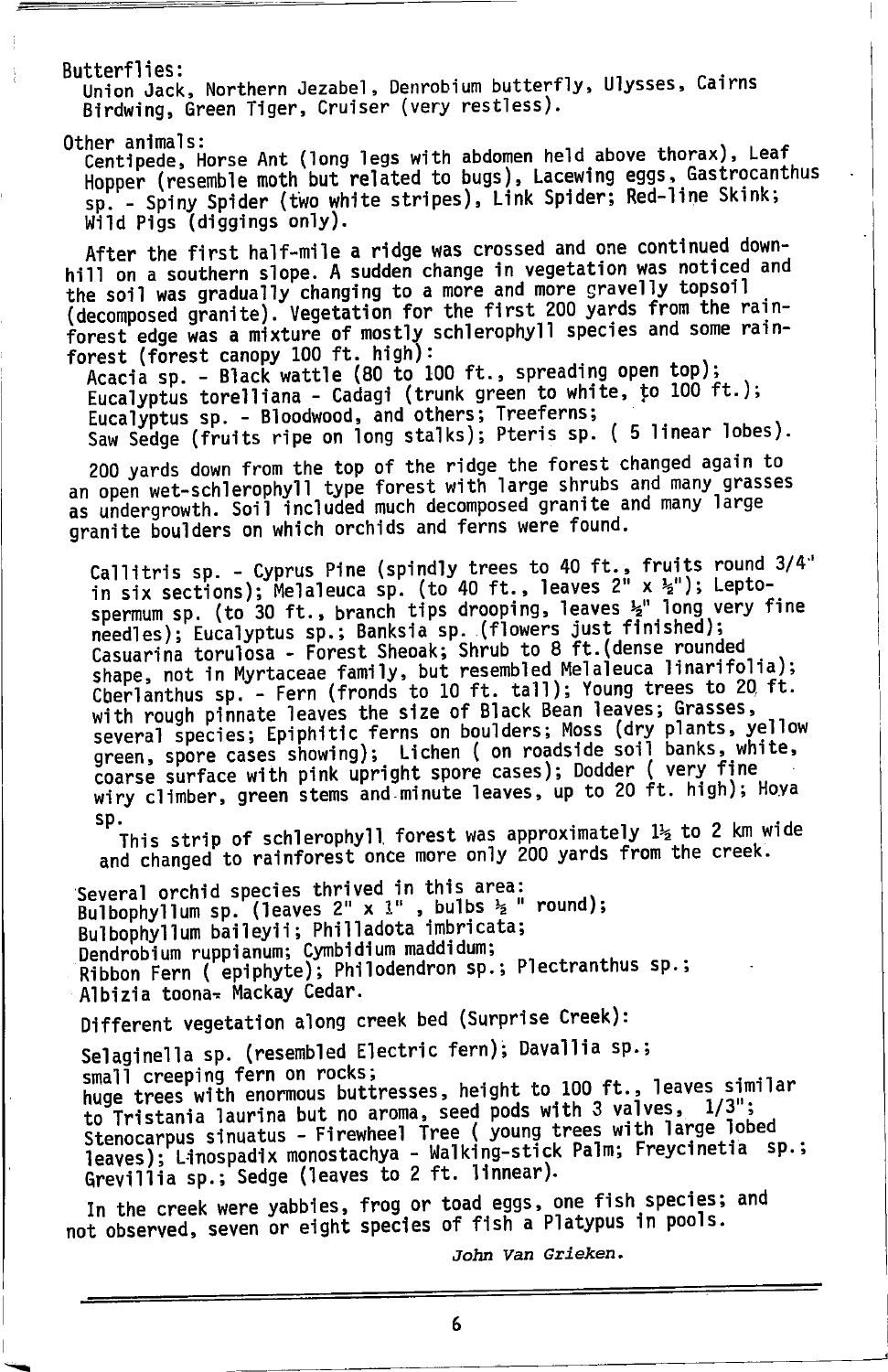## **Banana Fancier**

Reading comfortably at the kitchen table, time about  $10.30$  p.m., I heard the car drive in under the house, then footsteps on the back stairsmy wife returning from an evening out. Suddenly there was a hushed excited call from her: "Jack, Jack, come and look at this. Be quiet!"

Rushing downstairs as quietly as I could, I saw my wife pointing up towards the floor ioists where a ripening bunch of bananas was hanging up. Just above the bunch was a beautiful creature I had only ever read about before - a striped possum - perched on the beam, staring straight at us and pretending for all he was worth not to exist. I quietly walked over and around underneath his perch but there was not even a blink of his eyelids, so perfectly still did he sit. However his give-away was about half a yard (or metre) of tail hanging down with its creamy tufted end. I was strongly tempted to give it a tweak but resisted the temptation for fear of frightening him off. Finally we went upstairs and left him to resume his feeding.

1l

I

1i

This particular bunch of bananas had ripened unnoticed on a plant growing in the long guinea grass about fifty yards from the house. When discovered, claw marks and loose skins showed that something had already been at it. The possum tracked it down to where I hung it and returned every night when all was quiet until the bunch was finished, eventually ignoring us and the children even when we were speaking. A sudden movement'would frighten him and he would scamper back up the rope to his perch and freeze, with that give-away tail hanging down so prominently.

Authorities say that the striped possum is insectivorous, even having a specially developed claw for gouging insects from holes and under bark. Why the apparent change in dietary habits? The bunch had not been covered for protection from fruit fly, yet all the bananas we picked for ourselves were perfectly c'lean. Did he only eat those that were maggot infested?

'Shortly after this, a crop of telephone peas which had overgrown the top rail of a six foot wire support started maturing pods at the top. Pea pods up to eighteen inches from the top rail were neatly split and the peas extracted overnlght, usually about two days before being ready to pick. Although not sighted, possum was suspect, for it was hard to imagine even the white-tailed rat having the reach and dexterity to eat peas so far from support and so neatly. There was no evidence of grub infestation in the eaten peas.

No other bunches of bananas have been visited since but we still hope for possun's return.

Jack Berry. Kuranda.

Striped possum - Dactylopsila trivirgata - head and body with conspicuous black stripes down the midline and on each flank, remainder pale yellow or white - forefoot with five toes - the fourth toe longer than the<br>remainder. - "Marsupials of Australia", Basil Marlow. remainder.

### Ceirns Shelling

Living so near the Great Barrier Reef, shell collecting is a popular hobby with Cairns residents. Following the three basic rules - to return overturned rocks to their original position, to collect only a few good quality specimens of each species, leaving the rest to breed, and to forego females with eggs - a minimum amount of damage will be done on an ecological basis. In a society which is becoming increasingly conscious of the lmportance of conservation, to stress these principles in detail would be redundant. Therefore I shall describe habitats typical of the common genera and how to find them.,